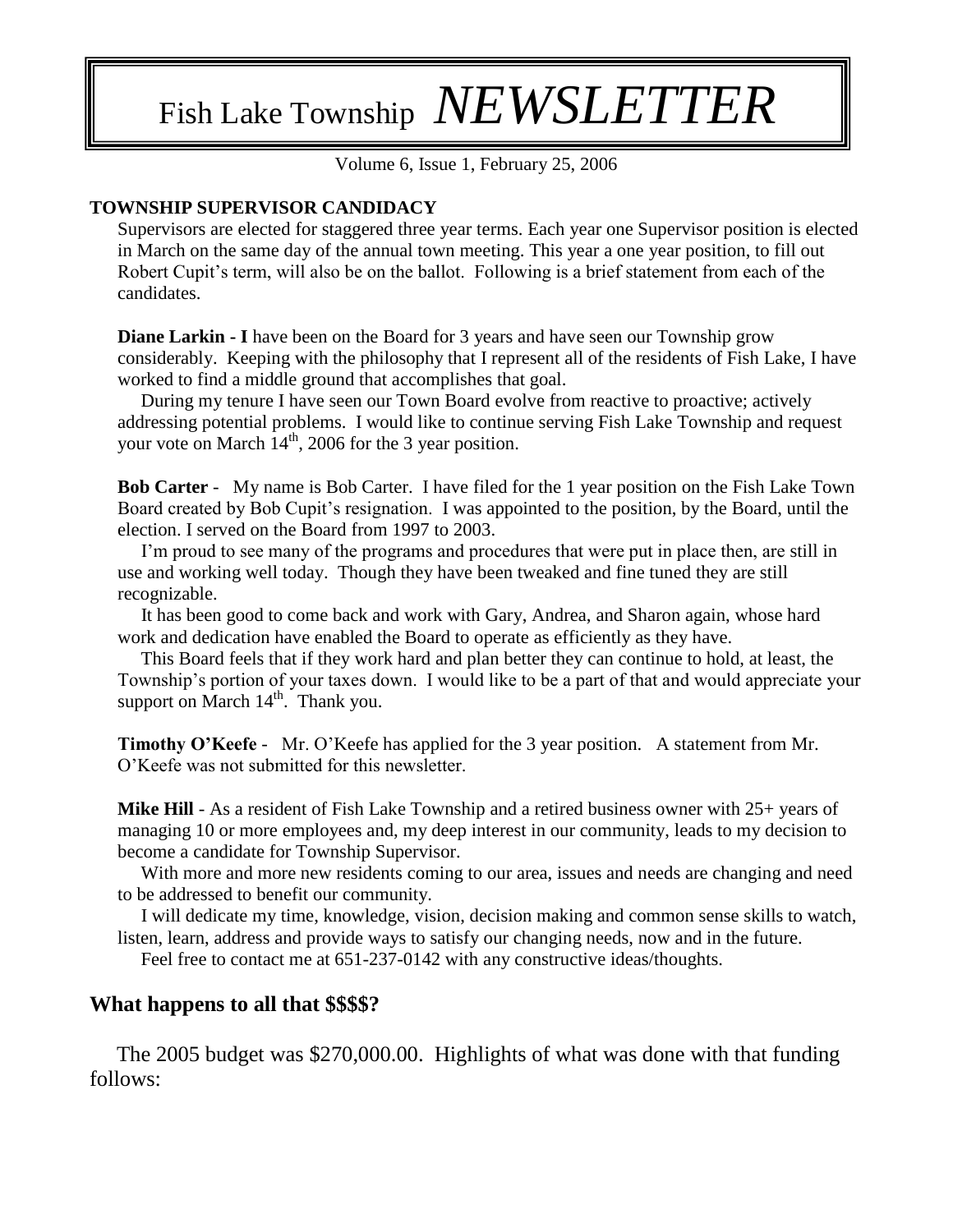- A. We crushed and stockpiled for future use 11,000 cubic yards of gravel.
- B. The outdated heating system in the maintenance building was replaced. An office was built in a portion of that building. We acquired a new computer for the Town Hall in 2004 and the old one now resides in that office, keeping road data and reports.
- C. A sharp curve on Andee Ave was reshaped and banked to accommodate increasing traffic. The ditch slopes were modified for safer travel. This was done with funding from the Developer who has established multiple building sites along that roadway.
- D. The plumbing in the Town Hall was upgraded. Badly needed toilets were replaced along with a new water heater and softener.
- E. A \$25,000 packer which is pulled behind the grader was purchased. The bill was paid in full from savings in the equipment fund.
- F. We had a very successful 2<sup>nd</sup> annual Open House. The Chisago County Sheriff's office handed out free gun locks. Harris and Rush City Fire Departments came with equipment, trucks, and gave demonstrations used in fighting fires. The kids had fun with the free stickers, coloring books, and cookies.
- G. The Town Hall has new front sidewalks and picnic tables. This was done with donated funds from the Rush City Sno Bugs and the Rush City Jaycees.
- H. The Web site continues to update residents on upcoming events. It is now posting the upcoming meeting action agenda.

The 2006 budget was \$292,000.00. What we propose to do with that funding follows:

- A. Clear stumps and bring in fill to reopen the Little Horseshoe Lake Access.
- B. The No. Branch Fire Dept. has received a matching grant to put in a standpipe at the Horseshoe access. This will be installed first thing in the spring. The cost will be approximately \$5300.00. \$2500.00 of which will come from the grant.
- C. The Board applied for a grant from the DNR to blacktop Blue Heron Trail. If the grant is approved, the cost of this project would be covered 50% by the DNR and the remainder by the residents on Blue Heron Trail through a Subordinate Service District.
- D. The Board also applied for a grant with the Minnesota Department of Transportation for funds to realign Skogman Lake Road with County Road 4. This would also include blacktopping Skogman Lake Road.
- E. Crown Ave. drainage issues will be a top priority this summer. Discussions have occurred with property owners with the hope of implementing a plan in the summer of 2006.
- F. The Board has met with the DNR and will be rerouting drainage on Bending Ave this summer. This will be a preliminary step to ditching and replacing several culverts in the area.
- G. The Township will be making the final payment on the grader this year.
- H. We are purchasing a 1994 dump truck from Chisago County. It comes with a large front plow and wing plow. It also has a stainless steel box and sander. This is a much needed replacement for the old '1989 truck we are trading in.
- I. Pre buying propane and diesel fuel saves the Township money.
- J. Developing policies and procedures to protect and facilitate smooth running of the Township is necessary. To accomplish this, the Board is proposing to meet twice a month.
- K. Supervisor Widmark has negotiated long and hard with 4 different fire departments. He is proposing: North Branch Fire, 10 sections for \$8000.00; Rush City Fire, 18 sections for \$8000.00; and Harris Fire, 8 sections for \$5500.00. For a total cost of \$21,500.00.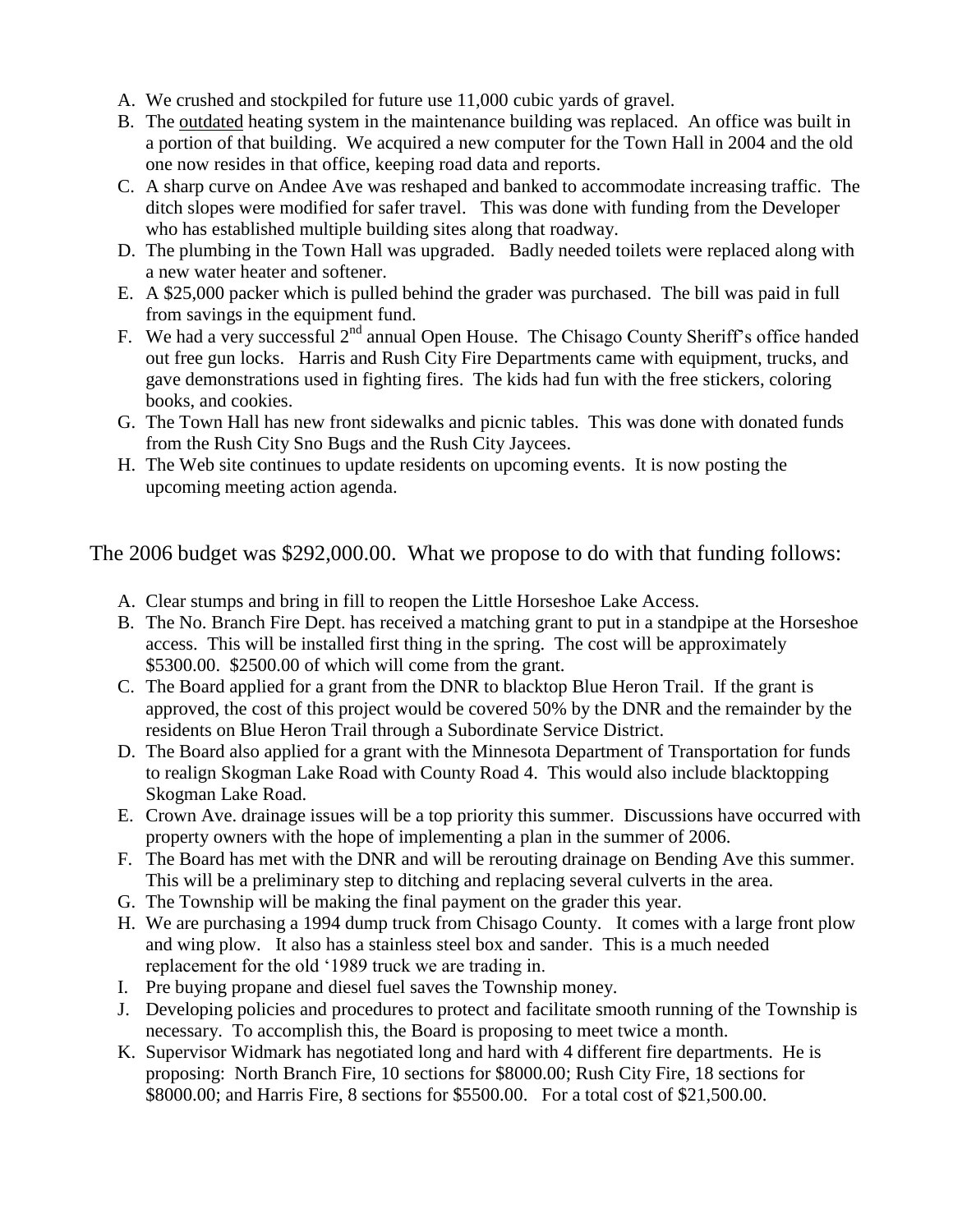- L. We would like to again offer chloriding cost sharing to platted developments.
- M. It is intended that an informative newsletter be sent to all Fish Lake Township tax payers before the Annual Meeting in March. In the fall, before the Annual Open House, a shorter version will be mailed to Fish Lake Township addresses only. If you live out of the area and wish to be included in the fall mailing please let the Fish Lake Township office know.

The 2007 proposed budget is \$342,000.00. What we propose to do with that funding follows:

- A. The sewer at the Hall needs to be redone. We will also be upgrading windows and the kitchen will get a new stove.
- B. Propane and diesel fuel will again be pre bought.
- C. We will be crushing and storing more gravel. This is a big ticket item as crushing costs have gone up considerably. With increased fuel costs we have higher hauling costs which were not foreseen. Therefore we are forced to play "catch up" in our gravel budget.
- D. Because of increased costs to the area fire departments we are warned that fire protection costs will be increasing.

## **Growing:**

 Fish Lake Township is growing. Census figures indicate that we are increasing in population. In the year 2000 we had 1723 residents. In 2004 we had 1962. Figures for 2005 are not available at this time. In the past 4 years Fish Lake Township seen has 125 new homes built. As of March of 2006 we have 1207 registered voters. This increase puts more of a demand on the infrastructure of the Township. Fish Lake Township has adopted a proactive approach in dealing with situations that arise.

 With capable, competent, top notch personnel, who are adequately compensated we will be ready for that growth..

## **Annual Meeting:**

The Annual Meeting will be held at  $8:00 \text{ PM}$  on March  $14^{\text{th}}$ , 2006. This is where the levy is set. This is where neighbors discuss and decide what is best for them. It is also your opportunity to vote for the persons you want to represent you at the Township level. Come and participate where grass roots government begins.

#### **Township Directory**

Town Hall and Garage: 2170 Brunswick Road, Harris, Minnesota, 55032 Phone 651-674-7709, Fax 651-674-8837, Email fltwp@ece.net

Clerk: Andrea Nekowitsch Public Hours: Friday, 9-11 AM Call ahead if possible Supervisors: Chair, Diane Larkin, 763-689-3417 (term ends 3/06); Marv Widmark, 651-674- 5121 (term ends 3/08); Bob Carter, 651-674-8790 (term ends 3/06).

Treasurer: Sharon McAndrew (term ends 3/06)

Meetings: Regular monthly meetings of the Board of Supervisors are at 7:00 PM every second Monday. Persons wishing to be placed on the action agenda must notify the Clerk by 10 AM on the previous Friday. An open public comment period is provided within the first hour of the meeting. No advance notice of public comment is required.